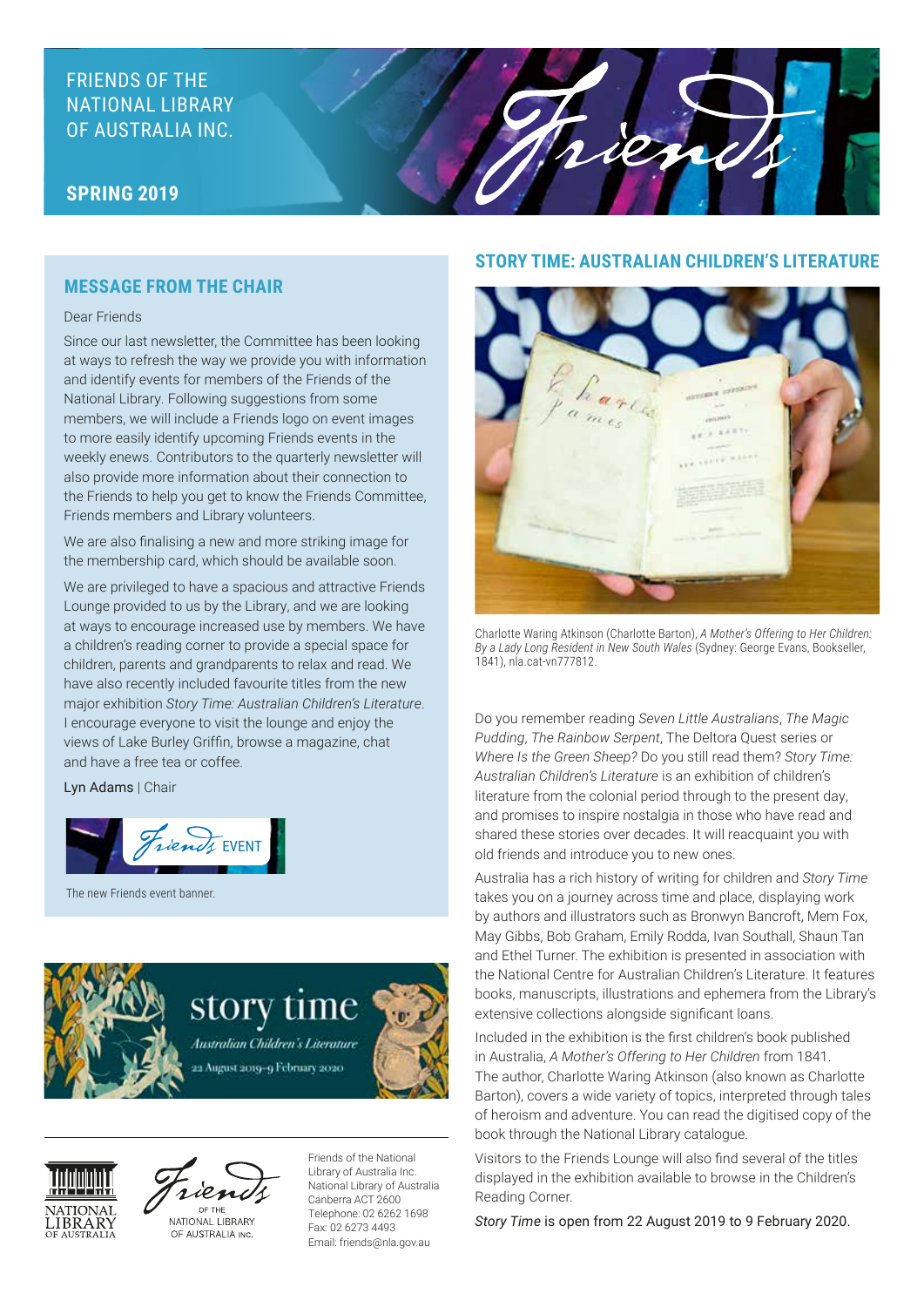## 2019 Friends Annual General Meeting

The 2019 Annual General Meeting of the Friends of the National Library of Australia Inc. will be held on Thursday 21 November at 5.30pm. Nomination forms for the 2020 Friends Committee are included with this Friends Newsletter and are also available from the Friends office.

In addition to the AGM business, the meeting will include the announcement of the recipients of the 2020 Friends Travelling Fellowship, 2020 Friends Creative Arts Fellowship and the 2019 Friends Medal.

Bookings are requested for catering purposes on 02 6262 1698 or stickytickets.com.au/90261

#### Have You Ever Thought about Joining the Friends Committee?

If you would like to contribute to the running of the Friends of the National Library, consider joining the Committee! Meetings are held at 5.15pm on the third Tuesday of every second month, starting December 2019, and run for around an hour.

We welcome nominations from members of all ages and backgrounds; previous committee experience is not a prerequisite. Simply complete and return the enclosed nomination form by 22 October. If you would like further information, please contact Melanie Olde, Friends Executive Officer, on 02 6262 1551 or email friends@nla.gov.au. We look forward to hearing from you!

### Volunteer Project: Tivoli Theatre Programs

The Library has some 570 Tivoli Theatre programs in its ephemera PROMPT Collection, dating from 1898 to 1966 when the Tivoli wound down. A team of volunteers at the Library has been entering details of performances at the Tivoli Theatre into a database located at Flinders University called AusStage, which is an online resource for collecting and sharing information about live theatre and other performance in Australia. The volunteers have been working on this project for some four years, and more than once thought they had finished. But the miraculous Trove forced them to stay on the job. Trove now searches the AusStage database and so, instead of entering just the main players into the database, the trusty volunteers are now entering every name they can find for those working both on the stage (for example, as a soubrette or a prestidigitator) and behind the scenes as lighting designers, stage managers, wardrobe mistresses and the like. Why? These characters may be someone's forebear, and this new search capacity via Trove may help them find some trace of their ancestor and the often fascinating working life in the Tivoli.

It is clear that the use of the AusStage database has increased since Trove has been searching it. In addition, other institutions with theatre-related collections have become aware of the 570 theatre events the Library volunteers have put in to the database and are now adding their Tivoli material, such as costumes, costume designs or set designs. This is the Trove multiplier effect!

The volunteer team suggests you test its work on Trove. Enter 'Cornelio Balangue' and under the 'Journals, articles and data sets' tab, follow the 'Oriental Cavalcade' entry to get to the relevant AusStage entry. From there you can look at Contributors and find out what Mr Balangue did.

## Sidney Nolan in the Treasures Gallery

Drought ravages the Australian landscape. Few have captured as graphically as Sidney Nolan in his 'Drought series' the devastation and death drought can bring. Four of his images are now on display in the Treasures Gallery.

Nolan, an avid photographer, was commissioned in 1952 by Brisbane's *Courier Mail* to journey through outback northern Australia to document the effects of the prolonged drought. However, so harrowing were his photographs of the bleak landscape and contorted and emaciated livestock carcasses that the newspaper refused to publish them.

Nolan had been deeply moved by his experiences of the drought. His haunting images of desiccated animal carcasses were inspired, he said, by the petrified human remains he had seen at Pompeii. He wrote in 1952: 'Death takes on a curiously abstract patter under these arid conditions. Carcasses of animals are preserved in strange shapes which have often a kind of beauty, or even grim elegance'.

Later, in 1955, he created a number of stark, uncompromising drawings and paintings out of his experiences.

Nolan's photographs remained unseen for more than 40 years until the negatives were discovered in Wales in 1996 in an old cigarette tin. A young Australian archivist was helping Nolan's widow Mary sort through 50 years of Nolan's works and possessions.

The drawings were rediscovered earlier, in 1982, on the Isle of Arran, Scotland, when the possessor, who had been gifted them by Nolan's second wife Cynthia, showed them to a curator.

We are fortunate that the negatives and drawings have returned to Australia. Nolan's drought images are visionary, and show a very different interpretation of the Australian outback to the pastoral imagery so dominant since the nineteenth century.

The Library has been trusted with the care of Sidney Nolan's papers, which offer a remarkable insight into his life. The images on display are a very small part of this collection. Join a daily tour of the Treasures Gallery at 11.30am or view Nolan's drought images online on the Library's website.

Kerry Blackburn | Friends Committee Member and Volunteer



Miriam Covell viewing the Sidney Nolan images in the Treasures Gallery.

Margaret Goode | Volunteer of the National Library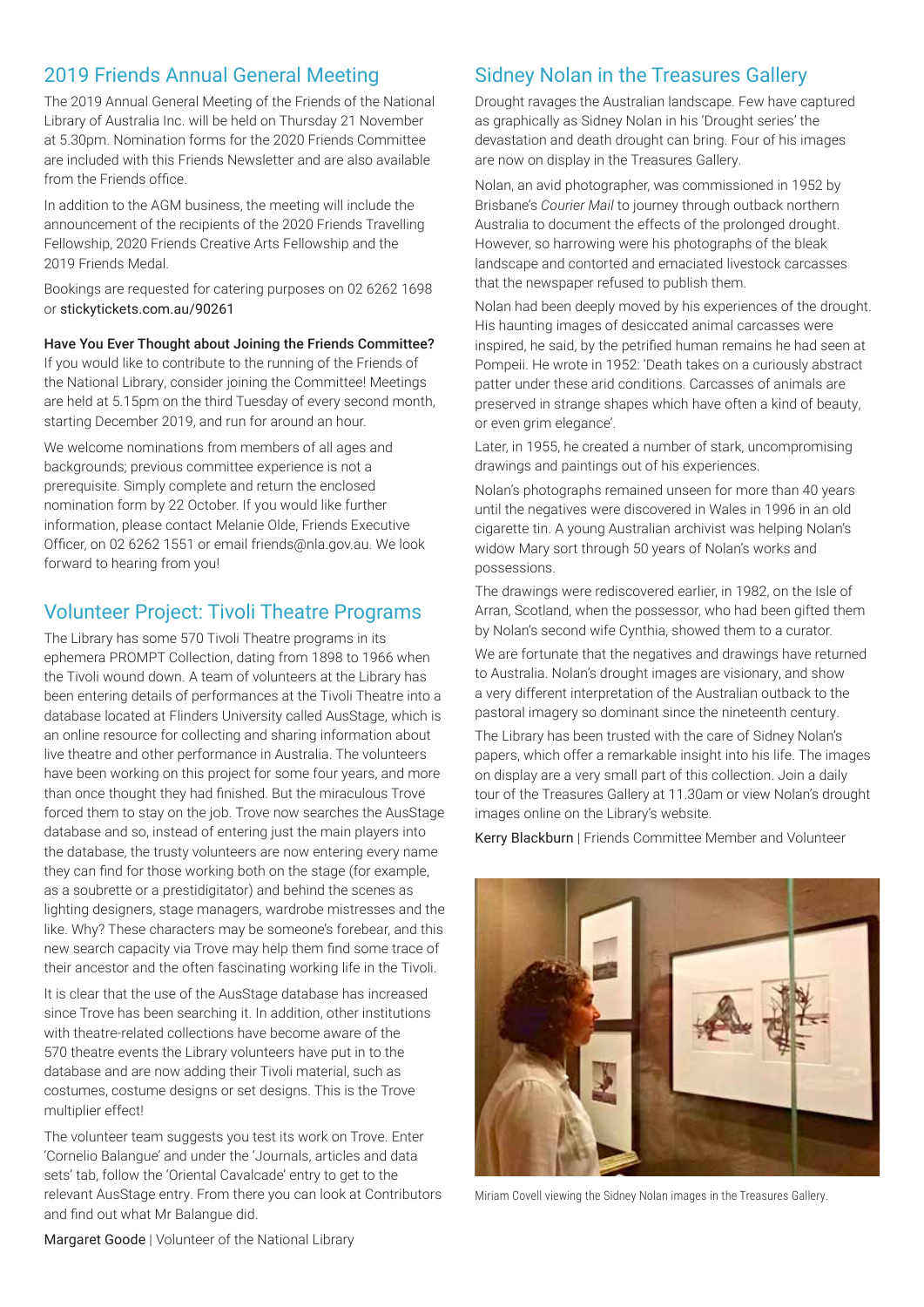

Library Director-General Marie-Louise Ayres with *Fish Trap* by Jenni Kemarre Martiniello.

# The Friends Gift to the National Library for its 50th Birthday

After much searching, the Friends Committee have chosen and purchased a stunning artwork to give to the National Library to celebrate 50 years since the building opened. The piece chosen is a 75 centimetre glass sculpture entitled *Fish Trap* made by artist Jenni Kemarre Martiniello. Jenni is an internationally renowned contemporary Indigenous Australian artist, writer and advocate. To quote Jenni: 'In my current artistic practice I have concentrated on the incredibly beautiful forms of traditional woven eel traps, fish traps, fish scoops, dillibags and coiled and open weave baskets seeking to evoke the interplay of light and form found in those objects, and in so doing, create contemporary glass works which are also objects of cultural as well as artistic significance'.

Melanie Olde | Friends Executive Officer

### Friends History Day Trip: Journey to Joadja 21 September 2019

Half an hour's drive from Mittagong, in the Southern Highlands of New South Wales, you can find the ruins of the historic town of Joadja.

Added to the New South Wales State Heritage Register in 1999, the settlement of Joadja began its story in the late 1870s to service the opening of a shale mine. At its peak, approximately 1,200 people, mostly Scottish immigrants, lived at the settlement, requiring and developing many of the facilities that make a community operate.

The mine, which invited the workers to the site, was eventually to become the Australian Kerosene Oil and Mineral Company, mining shale to refine into a plethora of products.

You can find the circa 1885 catalogue of the company in the Library's collection as well as online, as it has been digitised (nla.gov.au/nla.obj-904937113). It makes for a fascinating read.

Workers at the mine were offered cottages at a nominal rent, which were built from bricks made on the site. These workers brought their families, and the town rapidly developed a general store, post office and bakery.

A lifeline and feature of the village was the steep rail line, constructed to replace the bullock teams, for transport and haulage. The incline was powered by a 40-horsepower steam engine, and the rail line allowed for easier connection to Mittagong.

By 1903, the mine and works closed and, by 1911, the inhabitants had relocated, leaving the town deserted.

Since the town was added to the Heritage Register, the landowners are continuing with the conservation of the site.

Join the Friends History Day Trip: Journey to Joadja on 21 September 2019. See the events listing on the back page for booking details or visit nla.gov.au/events.

#### **RECENT FRIENDS EVENTS**

### Shared Dreams and Destinies:

#### Botanic Gardens of Melbourne and Sydney In association with the Australian Garden History Society

On 4 July 2019, Lyn Adams, Chair of the Friends of the National Library, welcomed around 160 guests to the Library to enjoy a presentation on the key features and history of the Royal Botanic Gardens Sydney and the Royal Botanic Gardens Melbourne.

Sue Byrne, Chair of the Canberra Branch of the AGHS, introduced Professor Tim Entwisle, the Director of the Melbourne Botanic Gardens and a former director of the Sydney Botanic Gardens.

Professor Entwisle led off with reference to the Sydney Botanic Gardens, pointing out that they were the third botanic gardens in the Southern Hemisphere when established in 1816. The Sydney Botanic Gardens were the first scientific facility in the fledgling colony of New South Wales and considerably developed under the directorship of Charles Moore, a Scottish horticulturist who led the gardens from 1848 until 1896.

The early managers in Sydney came from the Kew Gardens in London but adapted to the local climate in their plantings and research. For instance, William Guilfoyle, an early director, was influential in the planting and development of sub-tropical plants, well-suited to the Sydney climate. As a result, about 60 per cent of the trees in the Sydney Botanic Gardens today are native.

Turning to his current role in Melbourne, Professor Entwisle talked of the Red Gums existing on the site of the Melbourne Botanic Gardens when the gardens were established in 1846.

Frederick Von Mueller, a botanist and chemist and later a medical doctor, was appointed Director of the Botanical Gardens in 1857 and served until 1873. One of his approaches to developing the gardens was to introduce a focus on edible plants, including the blackberry, not a move that would be appreciated today given its noxious weed status. Von Mueller established the National Herbarium in Melbourne, which today holds around 400,000 plant specimens.

In drawing a very lively and most interesting presentation to a close, Professor Entwisle envisaged the future of the Melbourne Botanic Gardens as being a collection of 'exciting, quirky, innovative landscapes' subject to the effects of evolving climate change.

Howard Murray | Friends Committee Member